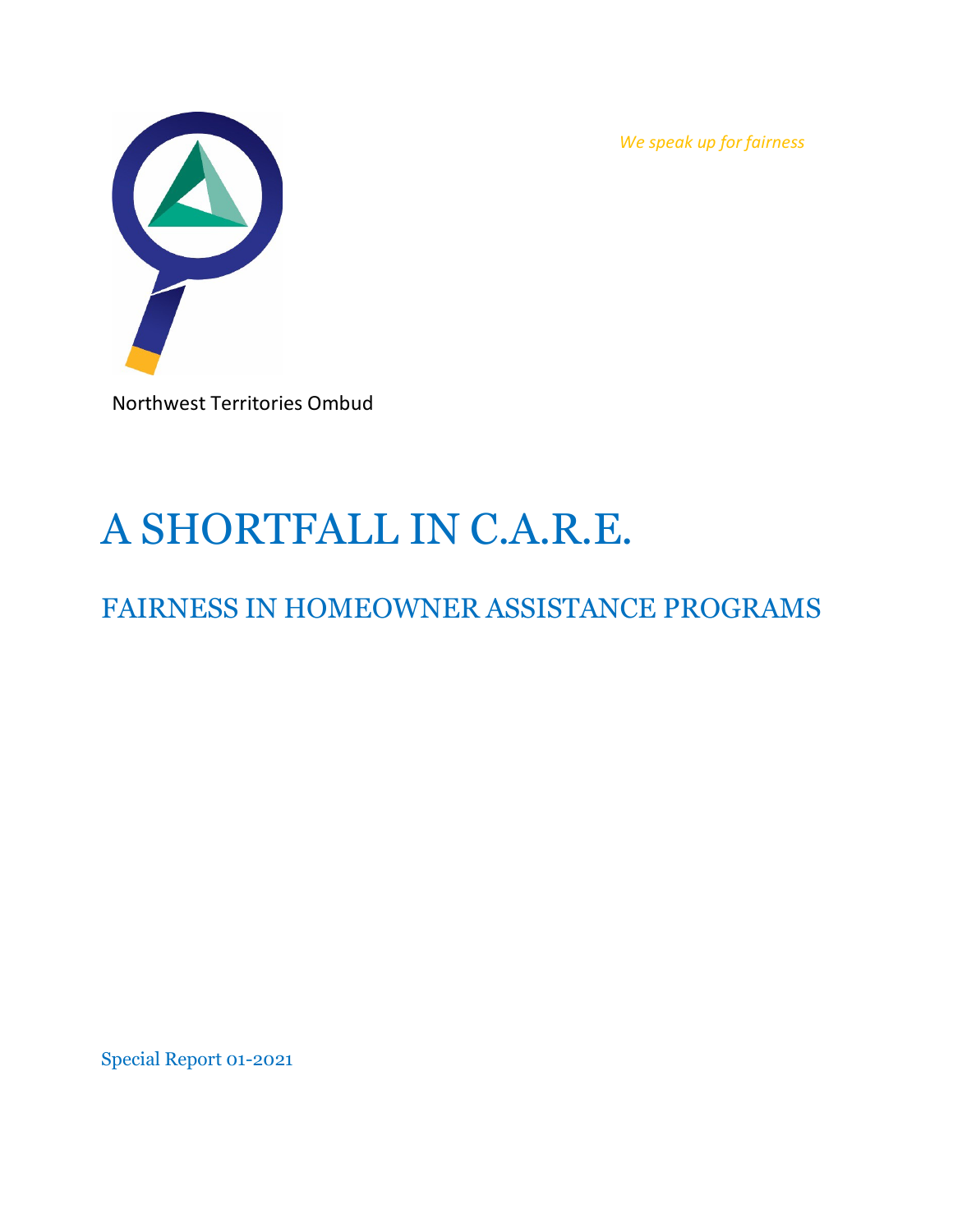### <span id="page-1-0"></span>From the Ombud

It is often the case in public service that the capacity to meet client needs is limited by lack of money. More people apply to a program than its budget can accommodate. Certain items and services are left out of program criteria, even though there is a genuine need, because it would not be affordable to include them. A service people rely on is cut so that an even more critical service can continue.

However, shortfalls are not always about money. Sometimes needs go unmet because of problems in the way a service is delivered. For example, there may be poor communication between staff and clients,



within work groups, or between different areas of an organization. Conflicts can get in the way of client service, and staff may not have the skills or confidence to resolve them. Staff may be unsure of roles and responsibilities and how much freedom they have to use their own judgment in challenging situations. They may need more guidance, more information, more training and/or more support with heavy workloads.

It is important to recognize that these problems are not the fault of individual staff but represent shortfalls in the system as a whole.

The complaint that led to this report shows how things can go wrong when an organization fails to support its staff to provide people-centred services. Ms. Macdonald was an NWT Housing Corporation (NWTHC) client who had financed her home through an NWTHC mortgage. Her home needed repairs for her safety, and those repairs were within the criteria for NWTHC's homeowner assistance programs. However, NWTHC did not give Ms. Macdonald enough help to complete her application, did not do enough follow-up, and did not communicate well enough with her, which led to repeated delays. As a result, the repairs never happened.

Ms. Macdonald's heirs were then subjected to costly litigation because the NWTHC had failed to register the mortgage and, by refusing to provide the estate with requested information, caused unnecessary delay in reaching a settlement.

The report includes recommendations for registration of any outstanding mortgages, an apology, training, a review of staffing levels, and development and implementation of service delivery standards. My hope is that they will help foster a culture of fair and people-centred service, and prevent future clients and families from having similar experiences.

It is a positive signal that the NWTHC has agreed to all of the recommendations and has committed to making improvements. We will provide an update on the NWTHC's progress in a future report.

atter

Colette Langlois June 2021 Ombud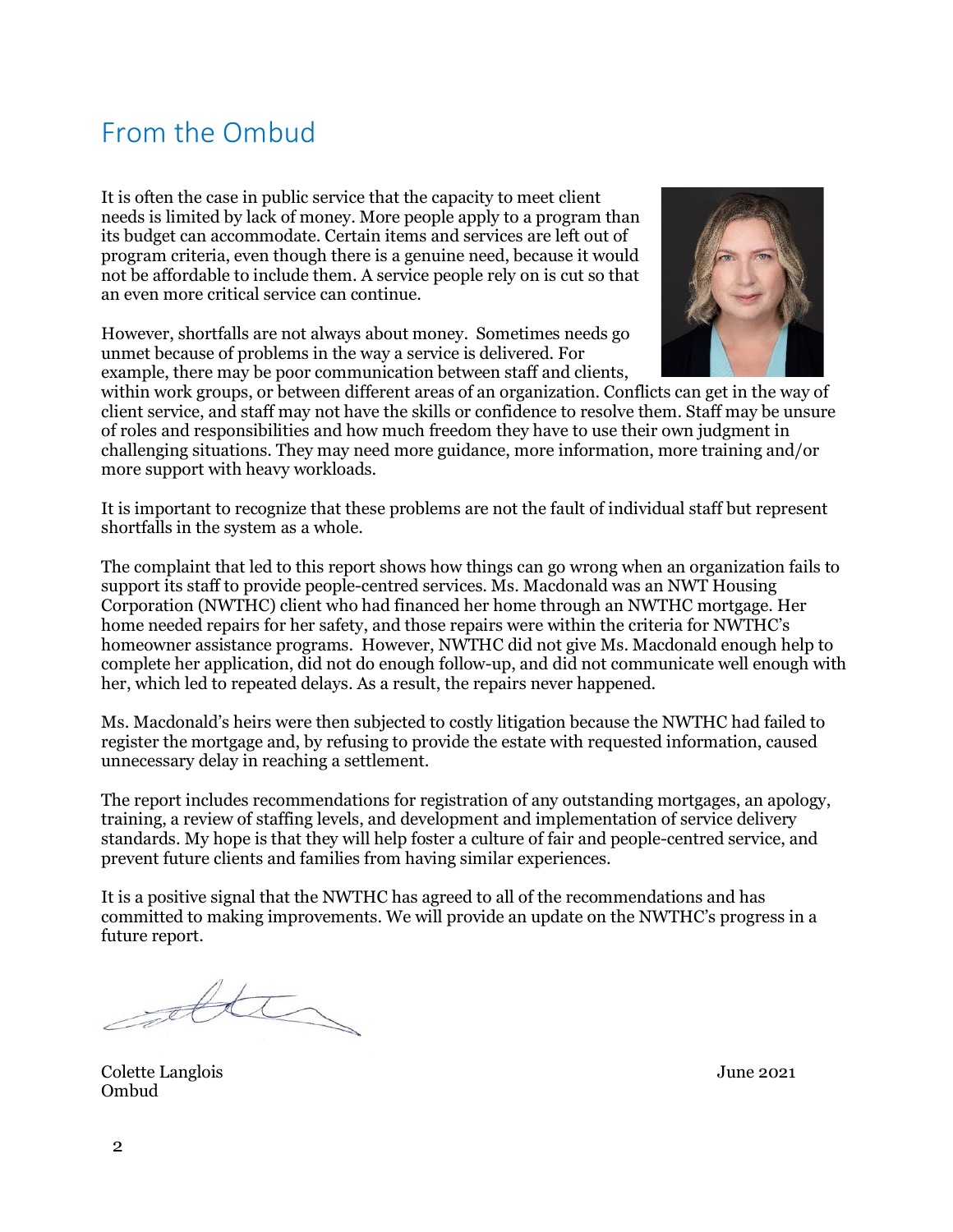# Contents

| Appendix $A -$ Response from the NWT Housing Corporation |  |
|----------------------------------------------------------|--|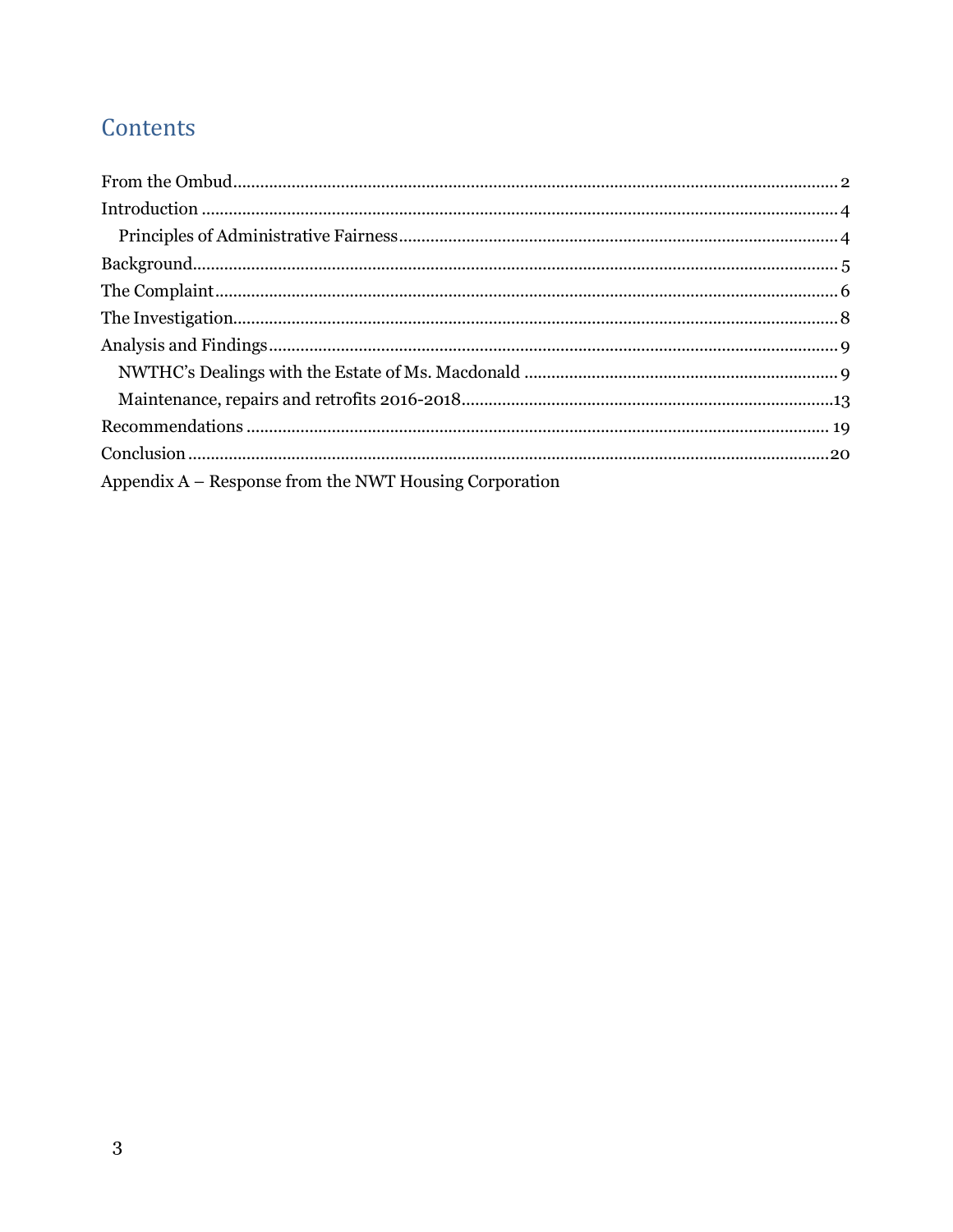# <span id="page-3-0"></span>Introduction

This investigation came about as the result of a complaint by a family member of a Northwest Territories Housing Corporation (NWTHC) client who was deceased in 2018. The complainant (Ms. Smith)<sup>1</sup> was also the executor of her mother's, (Ms. Macdonald), estate. Ms. Smith's concerns related both to the NWTHC's dealings with her as executor, and to the history of maintenance, repair and retrofit work on her mother's home through NWTHC homeowner assistance programs.

In this report, we describe the programs Ms. Macdonald accessed and the details of Ms. Smith's complaint. We set out what we found in our investigation, and recommendations to address problems we identified in the NWTHC's practices.

### <span id="page-3-1"></span>Principles of Administrative Fairness

The Ombud has a mandate to investigate complaints of "maladministration", or "administrative unfairness". Guidance on the principles of administrative fairness comes from the *Ombud Ac[t2](#page-3-3)*, administrative law, and from standards that legislative ombuds have developed together[.3](#page-3-4)

Standards of administrative fairness can be grouped into three categories: fair decisions (what was decided?); fair process (how was it decided?); and fair service (how was the person treated?)[.4](#page-3-5)

This complaint most raised issues of fair service, which is sometimes called relational fairness. Fair service includes making programs and services accessible to a diverse range of people, responding to individual needs of people who access programs and services, and ensuring staff are appropriately trained and supported to provide peoplecentred service.

<span id="page-3-2"></span><sup>1</sup> Names have been changed for privacy.

<span id="page-3-3"></span><sup>2</sup> S.N.W.T. 2018, c. 19, ss. 33(1).

<span id="page-3-4"></span><sup>3</sup> See, e.g., Canadian Council of Parliamentary Ombudsman (2019). *Fairness by Design: An Administrative Fairness Self-Assessment Guide.* Available at [www.nwtombud.ca.](http://www.nwtombud.ca/)

<span id="page-3-5"></span><sup>4</sup> For more about administrative fairness, see [www.nwtombud.ca.](http://www.nwtombud.ca/)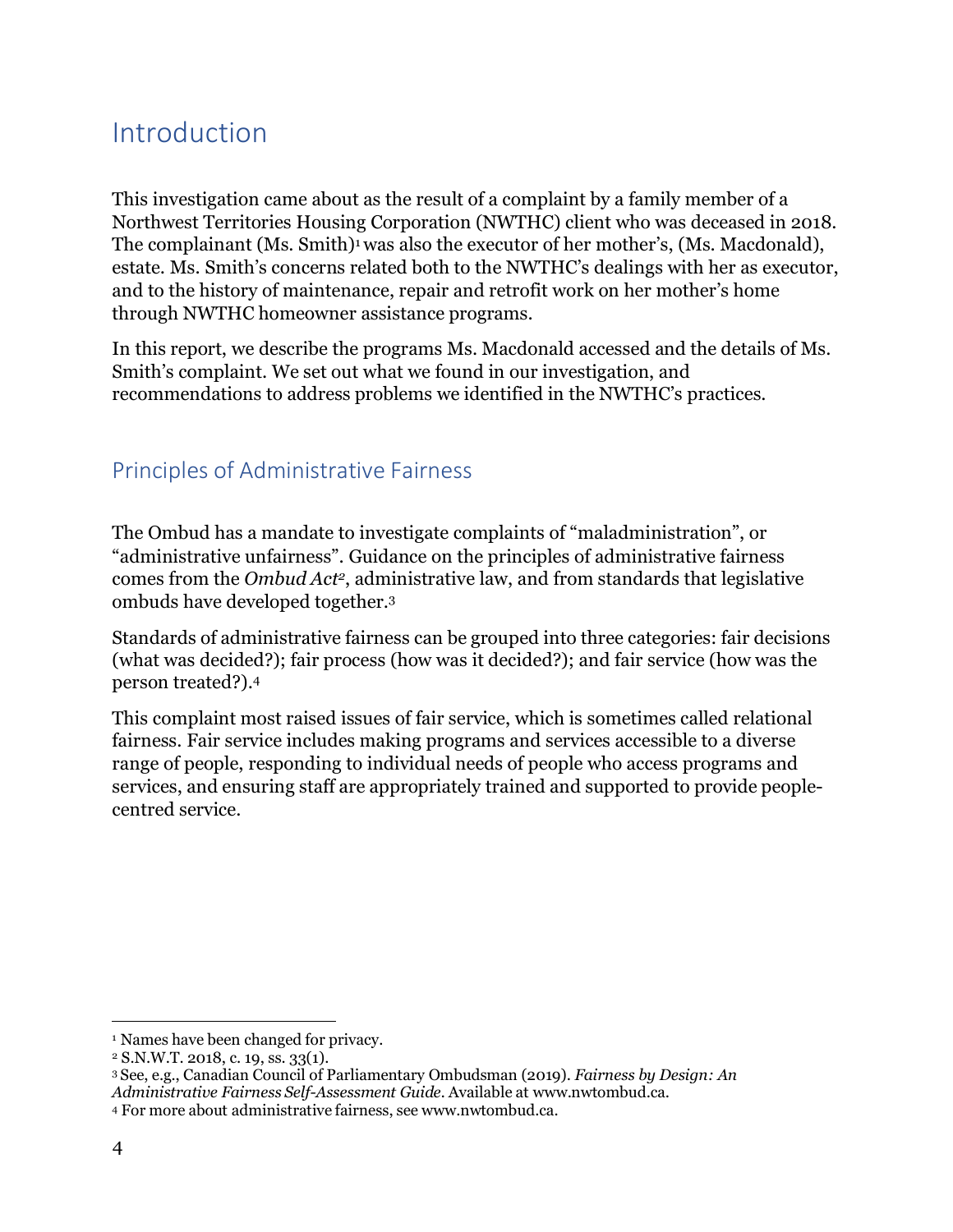# <span id="page-4-0"></span>Background

The NWTHC has a Contributing Assistance for Repairs and Enhancement (CARE) program that helps homeowners through forgivable loans. The level of assistance depends on household income.

The complaint involved two CARE subprograms: CARE-Mobility and CARE-Preventative Maintenance (PM).

CARE-Mobility helps homeowners with modifications that promote continued safe and independent living for people with housing related disabilities. For example, CARE-Mobility could help pay for wheelchair ramps, grab bars in bathrooms, and similar retrofits. It provides up to \$50,000 in assistance.

CARE-PM helps homeowners complete preventative maintenance checks and make minor servicing or repairs to ensure a safe and healthy home and to increase the home's useful life. For example, CARE-PM could help pay for servicing a furnace or fixing broken steps. It provides up to \$3,000 in assistance.

NWTHC clients work directly with staff in district offices, who manage both homeowner assistance programs and public housing programs. The South Slave District Office is responsible for 7 communities: Enterprise, Fort Providence, Fort Resolution, Fort Smith, Hay River, Kakisa and the K'atl'odeeche First Nation.

District office program advisors provide information about Housing Corporation programs and counsel clients about their options and how to apply for assistance. Once CARE applications are approved, technical advisors help get the contracts in place to have work done, coordinate with contractors and clients to schedule work, monitor progress, and inspect completed work.

In 2017, the District Office received 334 project applications under homeowner assistance programs, of which 180 were approved. In addition to coordinating homeowner assistance projects, technical staff also handle maintenance, repairs and renovation projects for over 400 public housing units.

From 2016-2018, the South Slave District Office had 3 program advisor positions, including a manager, and between 3 and 4 technical advisor positions, including a manager.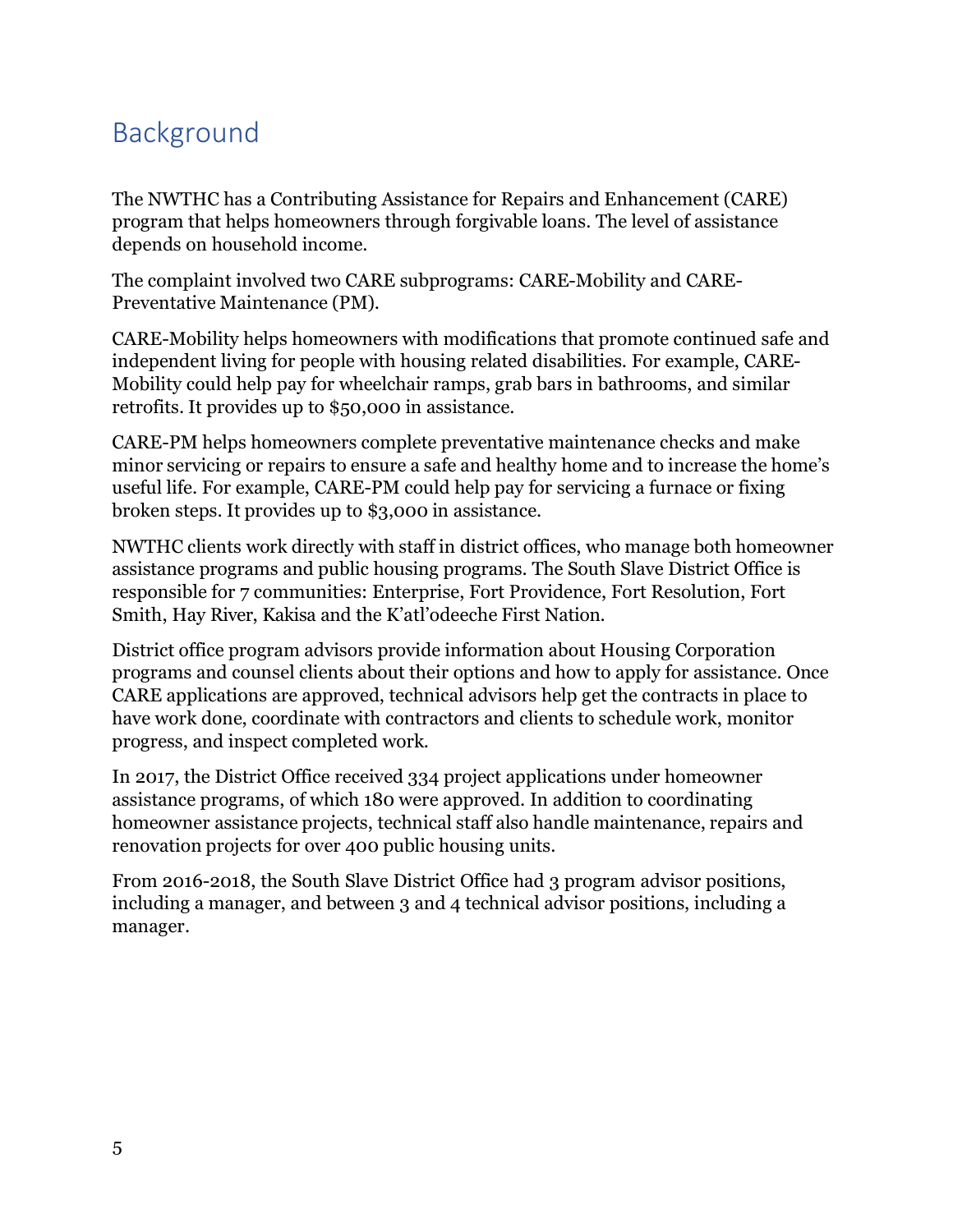# <span id="page-5-0"></span>The Complaint

Ms. Smith is the executor of the estate of her mother, Ms. Macdonald, who died on April 28, 2018. She contacted our office with concerns about issues her mother and the estate experienced in their dealings with the Northwest Territories Housing Corporation (NWTHC).

Ms. Macdonald purchased the mobile home she lived in with assistance from the CARE program in 2011. She also requested assistance under both CARE-PM and CARE-Mobility.

Ms. Macdonald told Ms. Smith on several occasions over the years that she was having problems with NWTHC related to issues with the mobile home from the time it was installed (deficiencies), getting maintenance, repairs and retrofits done through the CARE program, and getting answers to her questions.

Ms. Macdonald had a hearing impairment. She was also a survivor of residential school trauma. Ms. Smith believed both factors may have made it difficult for her mother to communicate with NWTHC at times, especially about matters that brought up strong emotions such as her concerns about her safety and well-being in her home.

The lawyer for Ms. Macdonald's estate transferred Ms. Macdonald's home to Ms. Smith and her brother in May of 2018, following a transfer Ms. Macdonald had signed before her death. The estate only learned after the fact that the NWTHC held a mortgage on the property, with \$72,000 still owing. The mortgage was not registered with the Land Titles Office.

The estate asked the NWTHC for information about the deficiencies and work Ms. Macdonald had been concerned about. The estate wanted to know whether there were any outstanding deficiencies or damages caused by NWTHC that should be set-off against the \$72,000 still owed to the NWTHC. NWTHC did not immediately provide this information.

Communications continued between the lawyer for the estate and the lawyer for NWTHC over the next few months without a resolution. On December 18, 2018, the NWTHC filed a statement of claim against the estate for the loan amount.

Ultimately, the estate and NWTHC reached a settlement, and the NWTHC discontinued the lawsuit in July of 2019. However, Ms. Smith still had concerns and contacted our office.

The specific concerns raised by Ms. Smith were: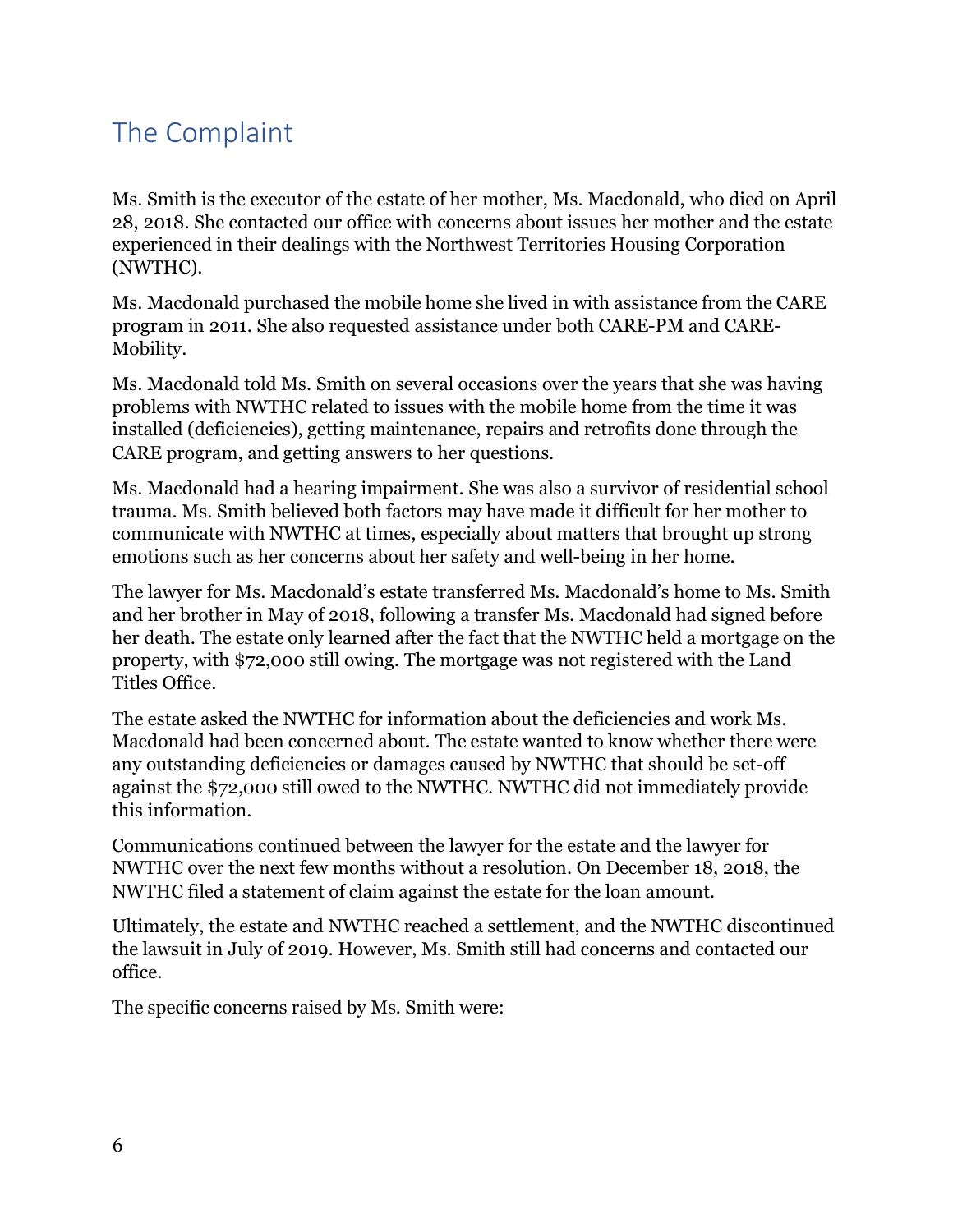### Dealings with the estate

- NWTHC did not give Ms. Smith information she asked for about the history of NWTHC program work on her mother's home. As executor, she needed this information to figure out whether the NWTHC owed the estate any compensation for damages or outstanding deficiencies.
- NWTHC failed to register the mortgage, and as a result, the estate was unaware of the mortgage before transferring the home to Ms. Smith and her brother ("the beneficiaries"). This led to further legal difficulties and expense.
- NWTHC unnecessarily sued the estate and beneficiaries. This caused considerable stress and expense for the complainant.

### Repair and maintenance work on the home

- In 2017, Ms. Macdonald was still having problems with her house which she believed should have been part of the original warranty work done in 2011.
- In 2012, NWTHC accepted a verbal cancellation of warranty repair work by Ms. Macdonald over the telephone. This was especially concerning to Ms. Smith because of her mother's hearing and communication difficulties.
- The repair work on Ms. Macdonald's home in 2016-2018 was unreasonably delayed and/or was incomplete. This caused stress and hardship to Ms. Macdonald, and she may have had to pay for some of that work personally.
- NWTHC or its contractors damaged the home in carrying out some of the repair work.
- NWTHC left Ms. Macdonald, who was in a vulnerable condition, in a cold and drafty home with tripping hazards.
- NWTHC did not respond to Ms. Macdonald's concerns and did not communicate with her in a way that was appropriate to her needs and circumstances.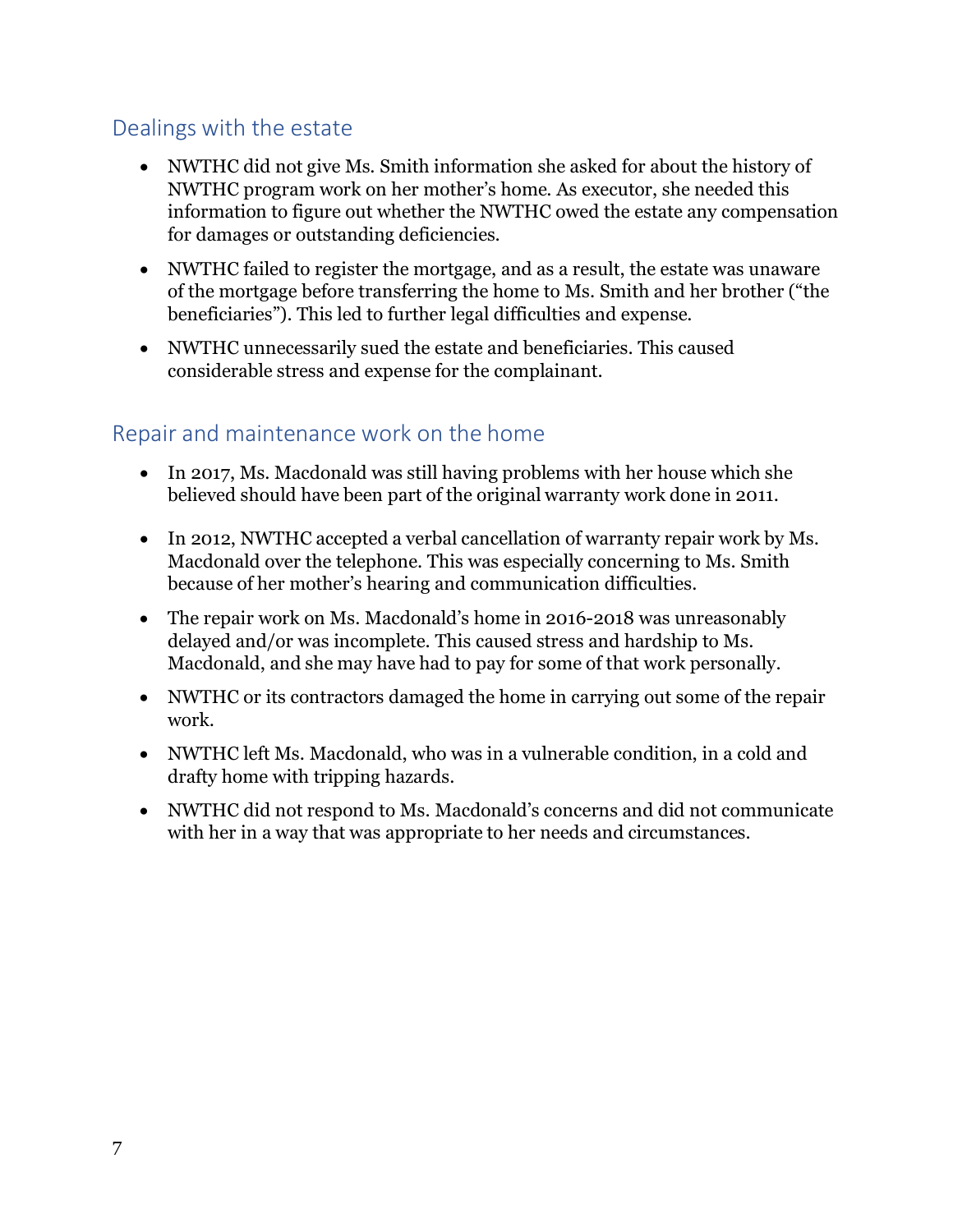# <span id="page-7-0"></span>The Investigation

### What we investigated

We investigated the fairness of:

- The NWTHC's dealings with the estate of Ms. Macdonald; and
- The work on Ms. Macdonald's home under the CARE program between 2016 and 2018, including quality, timing and communications with Ms. Macdonald.

#### What we did not investigate

The *Ombud Act* restricts the Ombud from investigating matters that took place before January 1, 2016[.5 A](#page-7-1)s a result, we did not consider the fairness of issues that were of concern to the complainant, but that took place before 2016. In particular, we did not look into whether there were any outstanding deficiencies from 2011 or at any matters related to the warranty on the home. This report does refer to some pre-2016 events only to provide necessary context.

Some specific damages were addressed in the 2019 settlement agreement between the estate and NWTHC. We did not make findings about those matters.

#### Investigation Process

We reviewed documents provided by the complainant and the NWTHC, as well as NWTHC policies and relevant legislation and case law. We also interviewed the complainant and employees in the NWTHC South Slave District Office.

<span id="page-7-1"></span><sup>5</sup> S.N.W.T. 2018, c. 19, ss. 17(3).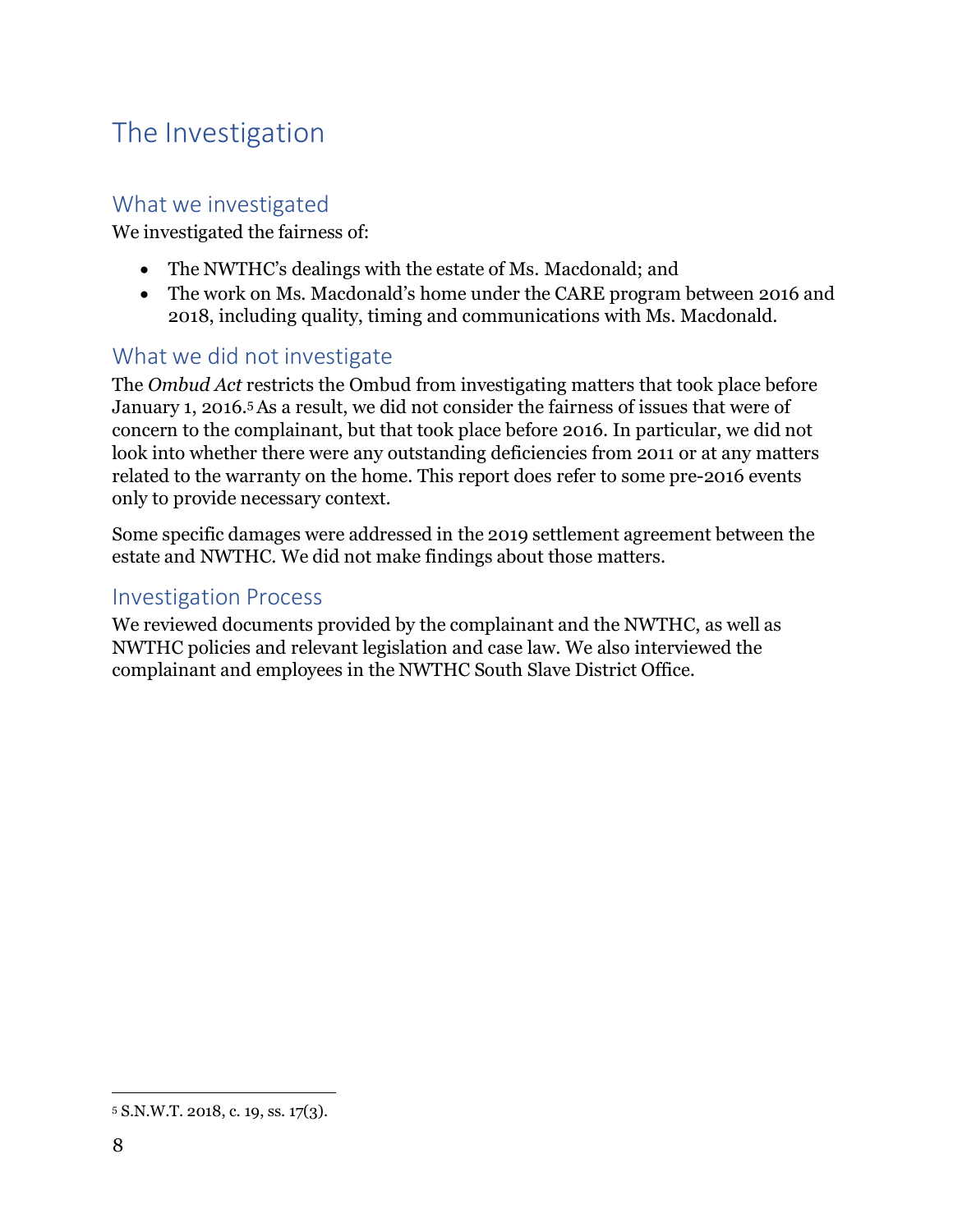# <span id="page-8-0"></span>Analysis and Findings

### <span id="page-8-1"></span>NWTHC's Dealings with the Estate of Ms. Macdonald

#### NWTHC did not register the mortgage on Ms. Macdonald's home

Ms. Macdonald entered into a Contributing Assistance for Repairs and Enhancements (CARE) agreement with the NWTHC in 2011 to purchase a mobile home. As a condition of the agreement, Ms. Macdonald signed a \$90,000 mortgage in favour of the NWTHC, which was to be forgivable in yearly installments of \$18,000, beginning in 2017.

The CARE agreement required that unless agreed in writing to the contrary, the mortgage was to be prepared and registered on behalf of NWTHC by the Client's solicitor. It is not clear whether Ms. Macdonald had a solicitor at that time. In any case, Ms. Macdonald received a copy of the mortgage from an NWTHC program advisor several weeks after signing the CARE agreement.

When Ms. Macdonald passed away on April 28, 2018, the mortgage was still unregistered.

Several email exchanges between NWTHC officials from 2016 to 2018 indicate that the NWTHC was aware the mortgage was not registered, had been making efforts to register it since at least 2014, and had no expectation that Ms. Macdonald or her solicitor would register the mortgage. For example, an email from early January 2018 between NWTHC officials stated:

" $\lceil$  1<sup>6</sup> has been trying to register this mortgage since April 2017; there have been numerous errors and the mortgage document has been returned to your office several times and is still not correct. The original mortgage document signed by the client has been date stamped, whiteout has been used, all of which is not acceptable to LT [Land Titles] for registration. At this point we need a new mortgage document signed with the client; please work with [\_] to ensure the document is correct and can be registered at Land Titles."

From the email correspondence it appears that the problems with registering the mortgage were the result of confusion between the District Office and headquarters staff over who was responsible for which steps, and lack of knowledge in the District Office of the technical requirements for mortgage documents.

The NWTHC has since made changes to avoid similar problems with mortgage registrations. The current CARE policy, which was put in place in November 2017, requires that NWTHC program advisors either work with lawyers or staff from the NWTHC's lands section to register mortgages. The mortgages are still prepared and

<span id="page-8-2"></span><sup>6</sup> Name of official omitted for privacy.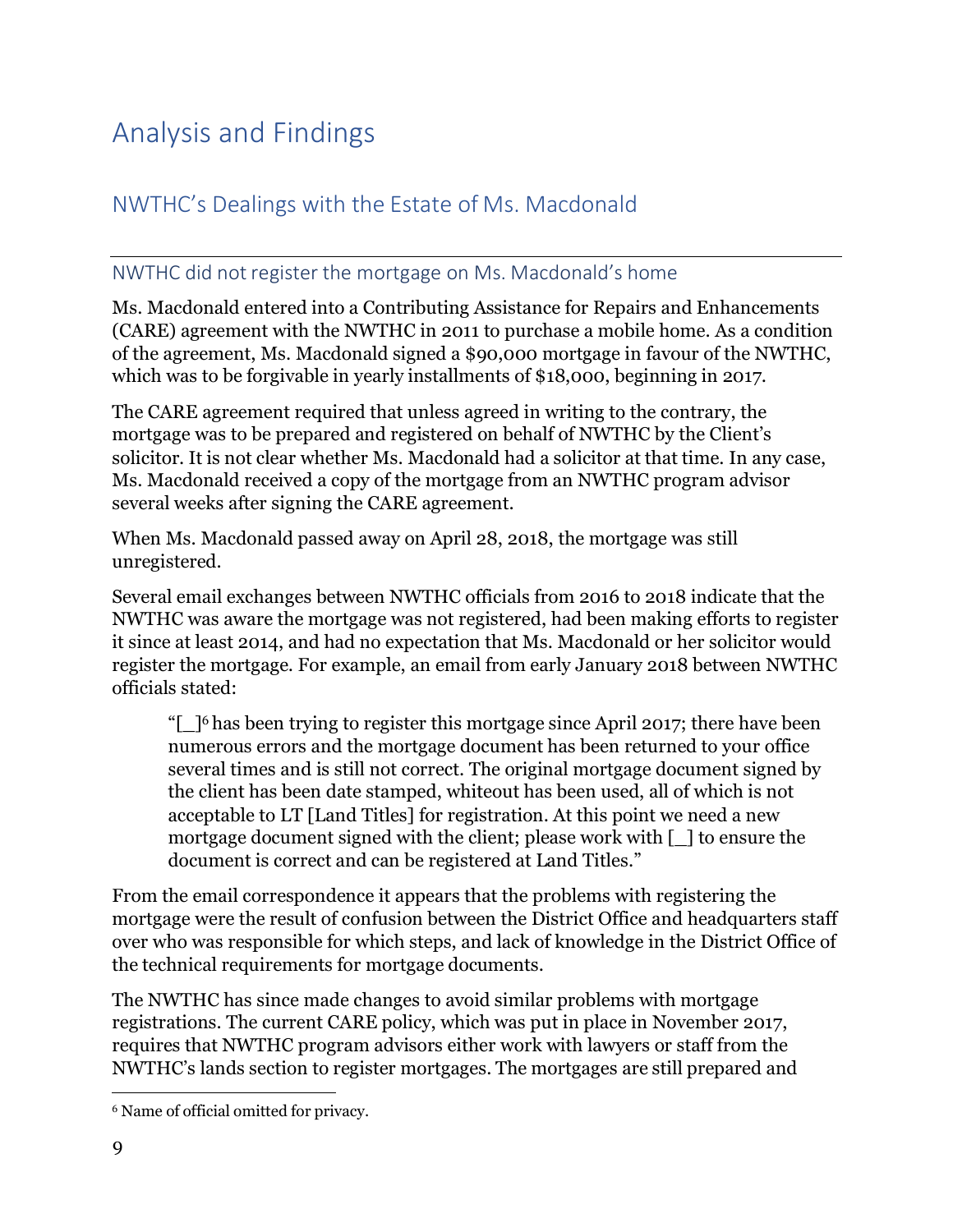signed in the district offices, however, program advisors now receive training in the technical requirements from an NWTHC lands officer. District office staff send signed mortgages to lands staff for registration. If there are any problems with the mortgage, a lands officer contacts the district office to explain the issue and what needs to be done to correct it. NWTHC confirmed that South Slave District Office staff have now received mortgage training.

#### The Estate did not have notice of the mortgage

Registration of a mortgage with the Land Titles Office is important to give notice of the debt to purchasers and others with an interest in the property, and to protect the interests of the lender. For example, if a mortgage is not registered, and the property is sold to a third party who has no notice of the mortgage, the lender loses their security interest in the property and may have difficulty collecting on the debt. It was therefore in the NWTHC's own best interests to ensure that the mortgage was registered.

Ms. Macdonald signed a transfer of the home to her two children in 2015, with instructions to her lawyer to register it after her death. This practice is sometimes used so that the heirs to an estate do not have to wait for a grant of probate to deal with a property. [7](#page-9-0) In accordance with the transfer Ms. Macdonald had signed, the estate's lawyer registered ownership of the property in the names of the complainant and her brother on May 9, 2018.

The complainant visited the District Office sometime that same week to request the records related to her mother's property. The Office was unable to provide them immediately. Ms. Smith received several documents, including the mortgage document, by email on May 30, 2018.

The complainant was frustrated by the situation as she and her lawyer had been unaware of the mortgage, which had an outstanding balance of \$72,000. In the meantime, she had also learned that the property had some damages and outstanding deficiencies that might give rise to a claim by the estate against the NWTHC.

The estate asked NWTHC for the complete project file, including the records of the work NWTHC and its contractors had carried out on the home. While the estate was willing to pay the balance of the mortgage, it also wanted to settle any claim for damages and deficiencies at the same time. Despite repeated requests from Ms. Smith and from the estate's lawyer, NWTHC did not provide the file until March 29, 2019, in response to an access to information request by Ms. Smith.

<span id="page-9-0"></span><sup>7</sup> In recent years, some jurisdictions have restricted this practice: see, e.g., Thompson v. Elliott Estate, 2020 ONSC 1004 (CanLii).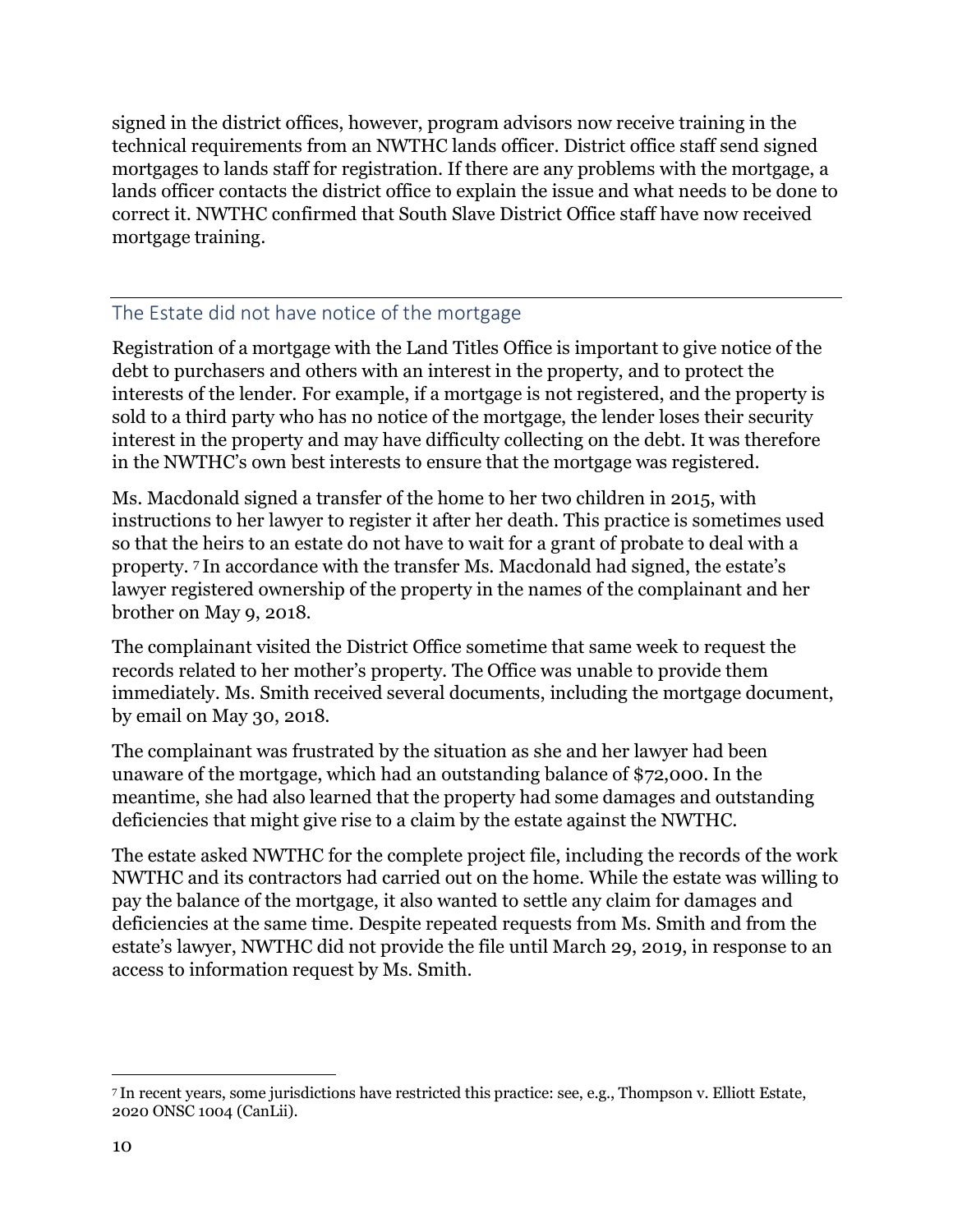#### NWTHC sued the estate and beneficiaries

After several months of communications between the parties and their lawyers, there was still no resolution. On December 11, 2018, the estate's lawyer gave an undertaking to retain sufficient funds in his trust account from any sale of the property to cover the balance of the outstanding debt to the NWTHC, pending a settlement on any claim related to damages and deficiencies.

The following week, a statement of claim was filed on behalf of the NWTHC. It stated that the transfer of the property to the complainant and her brother was done "for the purpose of taking the Property out of the estate… beyond the reach of NWTHC because it no longer forms property in her estate," and asking for the transfer to be set aside as void as a "fraudulent conveyance". It also claimed that the estate was "wrongfully withholding payment of a just debt".

The lawsuit was extremely upsetting to the complainant, as it amounted to publicly accusing her and her brother of fraud. According to the complainant, it also cost her and her brother over \$33,000 in legal fees, "when all we were doing was asking questions to try and get answers about what happened to our late mother."

Once Ms. Smith received the file in March 2019, the estate was able to identify compensation it believed the NWTHC owed the estate. This led to a settlement between the estate and the NWTHC, and the NWTHC discontinued its lawsuit on July 24, 2019.

*Finding #1*

*The NWTHC acted unjustly and oppressively in initiating litigation against the Estate of Ms. Macdonald.*

The NWTHC was justified in wanting to recover the \$72,000 outstanding balance owing on the mortgage from Ms. Macdonald's estate. However, there would have been no need for litigation had the NWTHC registered the mortgage at any time before Ms. Macdonald's death in 2018. The failure to register the mortgage was the result of the NWTHC's own negligence.

Negotiations between the parties made little progress between May and December of 2018, when the NWTHC's statement of claim was filed, at least in part because the complainant did not have the information she needed to decide whether and how much the estate should counterclaim for damages and deficiencies. If the NWTHC had provided the full project file to the complainant in a timely manner, it is likely that the NWTHC could have recovered its outstanding debt much more quickly and without initiating litigation.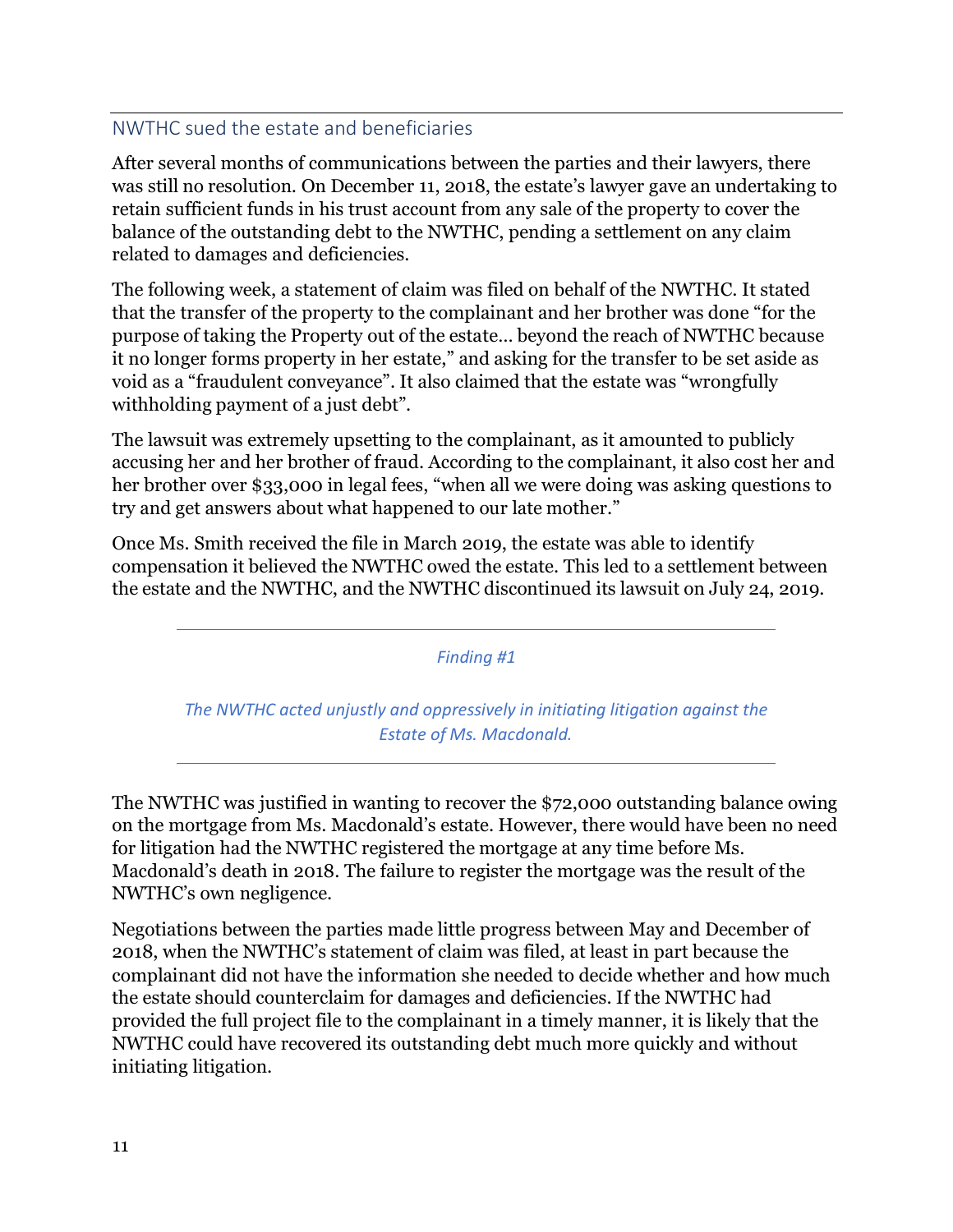The estate's lawyer provided the NWTHC with an undertaking to hold in trust enough money from the proceeds of any sale of the property to cover the outstanding debt to the NWTHC. This happened before the NWTHC filed its statement of claim, and it is not clear why this was not satisfactory to NWTHC. The NWTHC could have considered other ways of resolving the dispute, such as mediation, before resorting to the courts and alleging fraud on the part of the estate and its beneficiaries.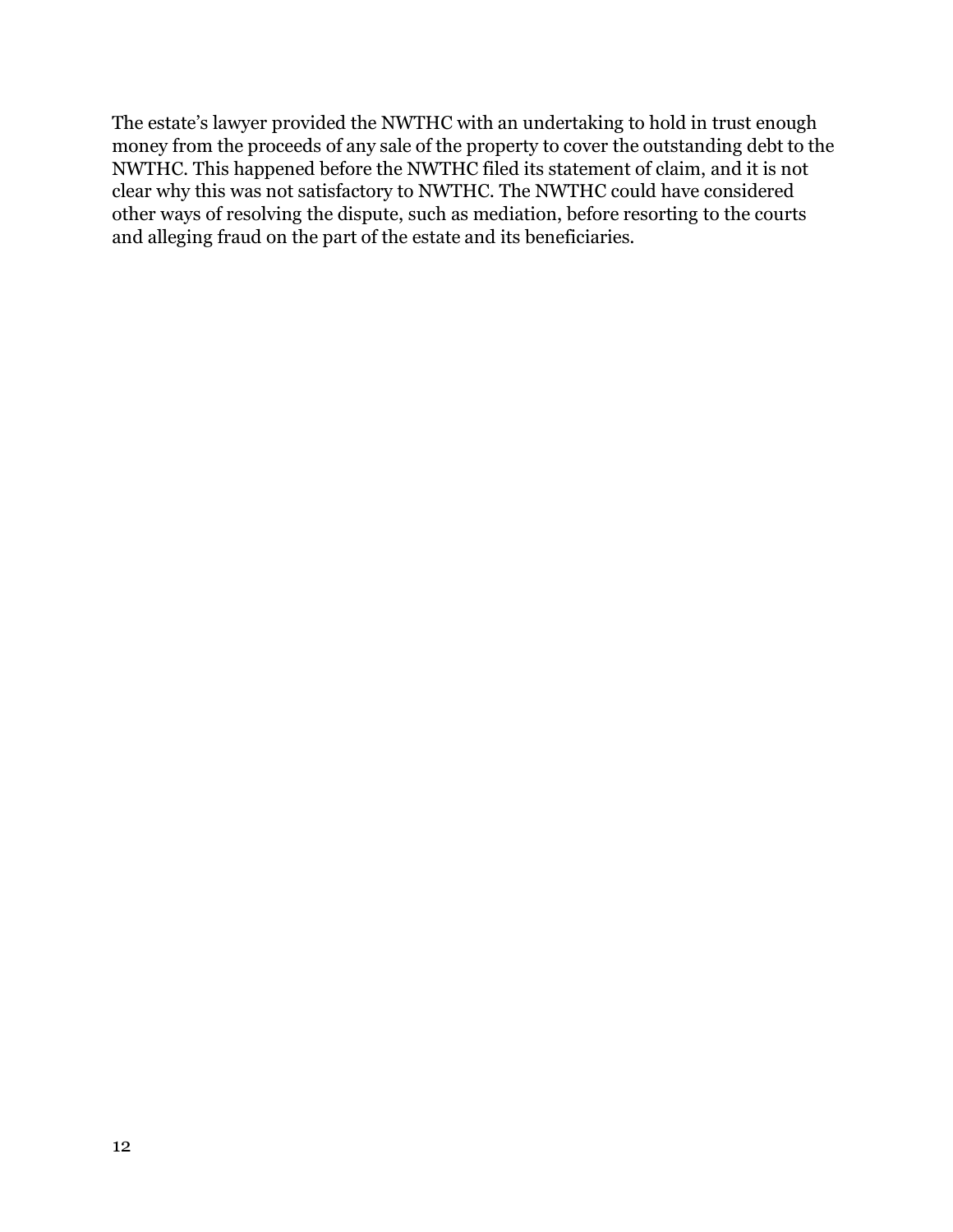### <span id="page-12-0"></span>Maintenance, repairs and retrofits 2016-2018

#### Some CARE PM work was completed, with significant delays

Ms. Macdonald entered into a CARE-Preventative Maintenance (CARE-PM) agreement with the NWTHC for \$3,000 in April 2016. The scope of work, which Ms. Macdonald signed off on in June 2016, included the following items:

- 1. Level main floor beams. Inspect condition of trailer bagging
- 2. Service propane furnace
- 3. Service electric water heater
- 4. Reconfigure range hood exhaust to direct vent out exterior wall, and not through the attic space.

The NWTHC was responsible for organizing the work under the CARE-PM and the work was to be completed by August 12, 2016. The scope of work document states that the final scope of work might be reduced if all the items could not be completed within the budget.

Once a CARE-PM Agreement is approved, technical staff prepare a more detailed version of the scope of work, and the project is awarded to a contractor through Government of the Northwest Territories procurement processes. Technical staff are responsible for scheduling the work in coordination with contractors and clients, monitoring progress, and completing final inspections.

#### *Difficulties finding contractors*

The NWTHC awarded a contract for the work on Ms. Macdonald's home in September 2016. However, the NWTHC had difficulty reaching the contractor and getting them to commit to a schedule for the work. In December 2016 NWTHC and the contractor agreed to cancel the contract. The NWTHC then began contacting businesses with standing offer agreements to find contractors with availability to do the work as soon as possible.

#### *Range hood*

A contractor did complete the reconfiguration of Ms. Macdonald's range hood in February 2017. In July 2017, Ms. Macdonald called twice to tell the District Office that water was coming over the floor from the new range hood. Notes on the file indicate that a technical advisor arranged to see her later that week, but there are no further notes that indicate what happened.

Ms. Macdonald called the District Office again in August because the range hood was still leaking. In October, she also raised this issue with her Member of the Legislative Assembly (MLA)'s office. NWTHC staff visited Ms. Macdonald a few days later and noted that the range hood reconfiguration was completed and inspected and "was all good". The NWTHC signed a final certificate of completion for the work in January 2018 and paid for it in March 2018.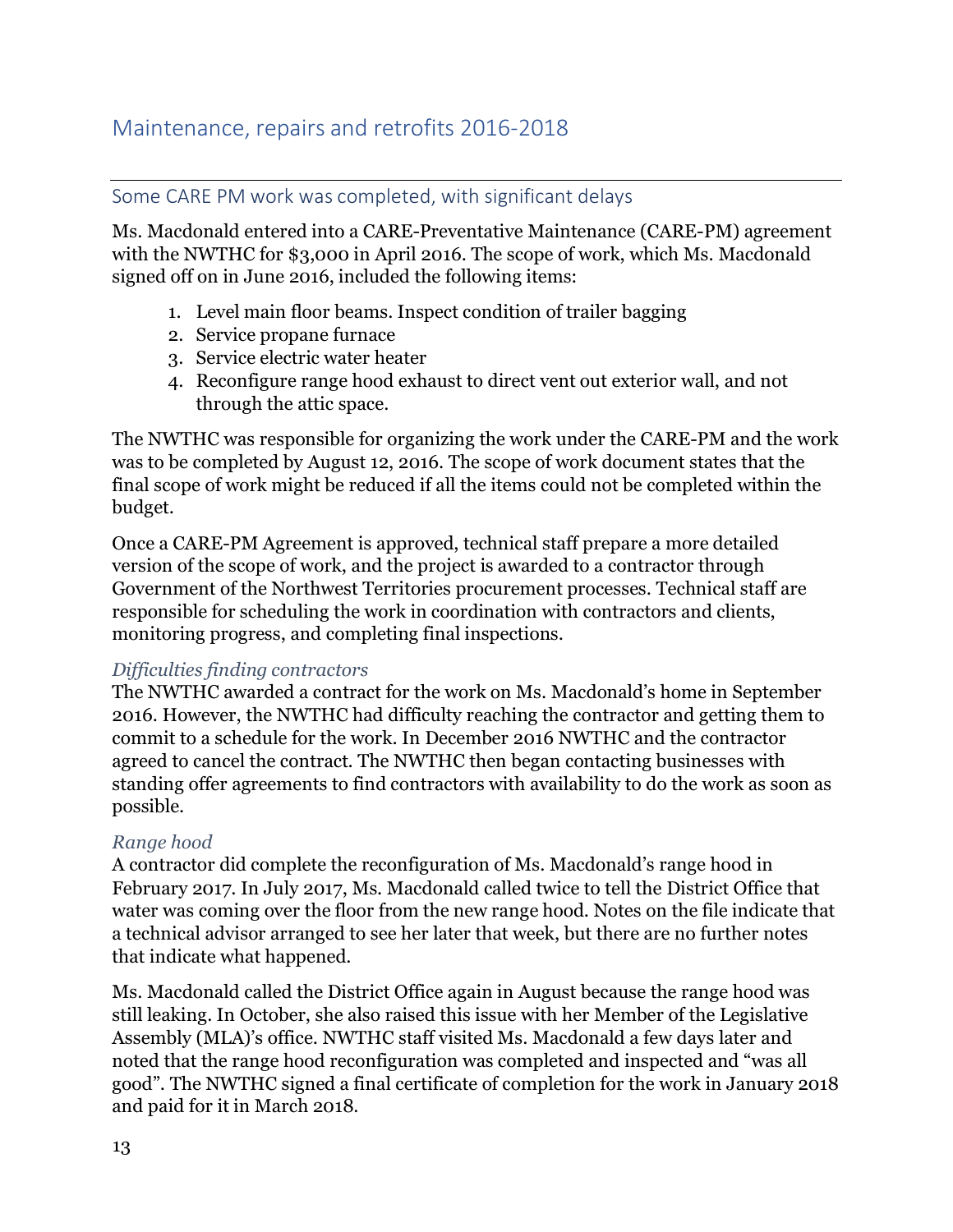#### *Furnace servicing*

In the meantime, as the completion date of August 12, 2016 had come and gone, Ms. Macdonald made arrangements herself in September 2016 to have another contractor service the furnace, at a cost of \$120.48. As of January 2017, the District Office was aware that Ms. Macdonald had done this. Staff were instructed to follow up with Ms. Macdonald to find out who had done the work so that the invoice could be included in the CARE PM agreement. As of October 2017, this follow up still had not happened. Records show that the NWTHC signed a final certificate of completion for the work in January 2018, that the contractor billed the NWTHC for this invoice in February 2018, and that the NWTHC paid it at that time.

#### *Water heater servicing*

There is a mention in a document from October 2017 that the water heater had been serviced, however we did not find any records showing when this happened, who did the work, what the cost was, or who paid for it.

#### *Floor leveling*

In October 2017, staff from the NWTHC visited Ms. Macdonald. NWTHC staff determined that levelling the floor beams would exceed the cost of the budget remaining in the CARE PM agreement. It is unclear why the NWTHC did not realize sooner that the floor leveling would exceed the budget of the CARE PM agreement. However, NWTHC staff agreed that the levelling was necessary and noted that some settling had probably occurred because the home had been in place for six years by that point. They suggested Ms. Macdonald make an application through the CARE Mobility program.

*Finding #2 The delays in completing work under the CARE-PM agreement were not unreasonable.*

The delays in completing work under the CARE-PM agreement were due to difficulties with contractors and were outside of the NWTHC's control.

> *Finding #3 The failure to complete floor leveling under the CARE PM agreement was not unfair.*

The NWTHC did not complete the floor leveling work under the CARE PM agreement because the cost of the work exceeded the available funds. This was consistent with both the NWTHC's policies and the agreement itself. It was reasonable for the NWTHC to encourage Ms. Macdonald to apply for funds through CARE Mobility instead.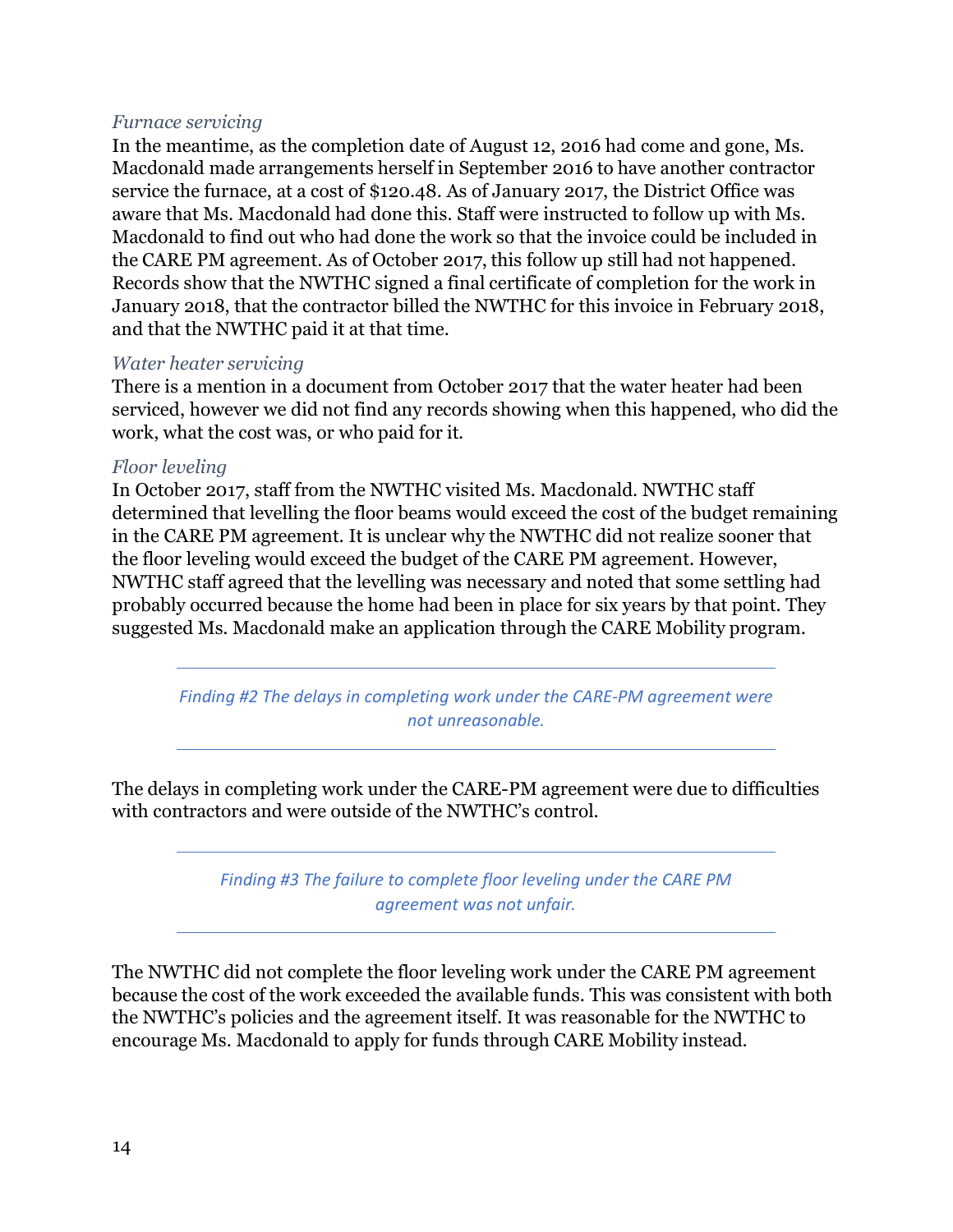#### A CARE Mobility application to address identified safety issues was not completed

#### *Needs identified in 2016*

In addition to the project scope identified in the CARE PM agreement, Ms. Macdonald identified other concerns with her home, in particular the height of her steps. In June of 2016, an NWTHC program advisor wrote to Ms. Macdonald acknowledging her concern with the steps and indicating that it could be addressed through the CARE Mobility program. The letter said that she would require a "Dr. or physio letter of recommendation outlining this is a medical concern and hinders your mobility and a stair replacement would improve your quality of life." The letter concluded, "It is suggested you contact a medical professional to get an evaluation and recommendation."

#### *October 2017 follow-up*

Over a year later, during a visit to Ms. Macdonald's home in October 2017, District Office staff noted that the living room and second bedroom floors were "soft/rippled" and that this was a subfloor issue that needed to be addressed as it was a slip/trip hazard. They suggested that this could also be addressed through the CARE Mobility program, along with grab bars for the bathroom and other items. They asked Ms. Macdonald about whether she had ever followed up with a medical professional, and she said that nobody at the hospital had gotten back to her. Ms. Macdonald asked NWTHC staff to contact the hospital for her because she was not sure what to say. NWTHC staff told Ms. Macdonald that she had to be the one to call, and that she should contact the occupational therapist.

Ms. Macdonald also raised concerns at that time about leaking toilets and lack of insulation of the skirting. NWTHC staff told her that they were not part of the CARE-PM scope of work. They also said that the skirting insulation was not necessary because there was a sufficient barrier and an insulated floor system. However, they said they would return during the winter to check on drafty areas. They reported that Ms. Macdonald was satisfied with that. There is no record of whether that follow up ever happened.

#### *January-April 2018*

In January 2018, Ms. Macdonald contacted her MLA's office again, saying that her house was freezing. We did not find any record of whether NWTHC took any steps afterward to reassess or make recommendations about the heating in Ms. Macdonald's home. Her MLA's office helped her get an appointment with an occupational therapist to look at her floor, bathroom and steps.

The occupational therapist provided NWTHC with a letter dated April 17, 2018, which included recommendations for increasing home accessibility and safety for Ms. Macdonald, who was at a higher risk for falls. The recommendations included replacing the current steps and railings, installing grab bars in the bathroom, and levelling the flooring. The occupational therapist described the living room floor as "very unlevel".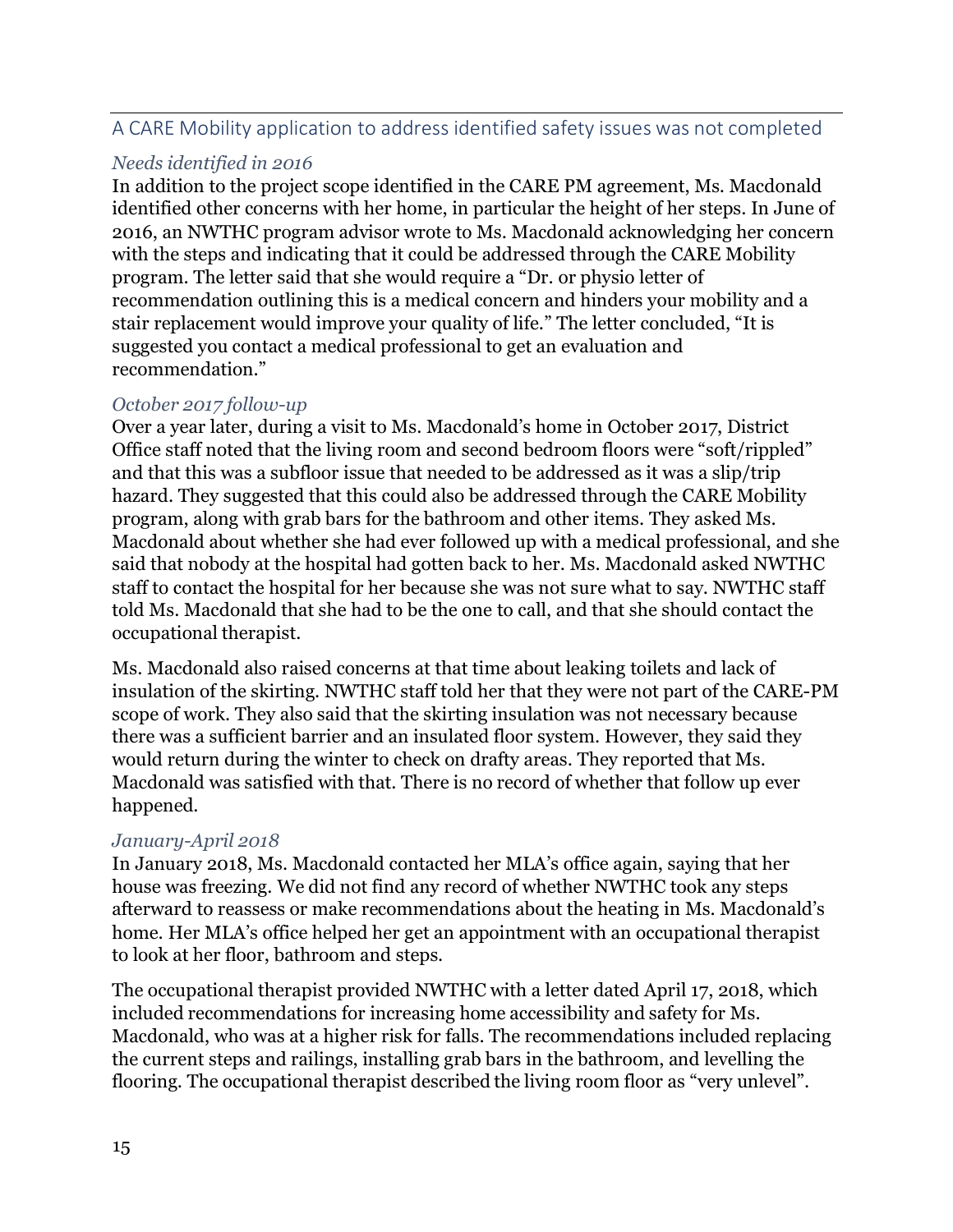Ms. Macdonald passed away eleven days later.

*Finding #4 The NWTHC did not make reasonable efforts to assist Ms. Macdonald with her CARE Mobility application or to follow up on her concerns.*

NWTHC staff discussed a CARE Mobility application with Ms. Macdonald as early as 2016. In June of 2016, they advised her, in writing, to contact a medical professional for an assessment to support her application. There is no evidence that anyone followed up with her before October 2017, when she asked NWTHC staff for help making an appointment for an assessment because she did not know what to say. NWTHC did not provide this help, and Ms. Macdonald did not get an appointment with an occupational therapist until she contacted her MLA's office in January of 2018.

The NWTHC District Office was aware that Ms. Macdonald was a vulnerable person who needed help to make her home safe. It would have been reasonable for NWTHC to take the initiative to follow up with Ms. Macdonald within a few months of the June 2016 letter when she did not provide a note from a medical professional.

No one should have to go to their MLA's office for help making an appointment. NWTHC staff missed another opportunity to help Ms. Macdonald when they visited her in October 2017. For example, they could have offered to make the call with her while they were there or given her something written in plain language to explain why she needed the appointment that she could show to medical staff or refer to when making her appointment. These would have been more client-centred approaches than simply telling her she had to make the appointment herself.

#### NWTHC staff had difficulty communicating with Ms. Macdonald

The complainant told us that her mother had hearing problems and was also a survivor of residential school trauma. Both factors made it difficult for her to communicate at times, especially about matters that brought up strong emotions, such as her concerns about her safety and well-being in her home. The complainant was also aware that her mother could be verbally abusive.

The file includes notes from NWTHC staff about difficulties in communicating with and understanding Ms. Macdonald. In some cases they attribute the difficulties to Ms. Macdonald being very emotional. Some interactions with Ms. Macdonald were considered abusive and were upsetting to District Office staff. Staff sometimes had difficulty scheduling appointments to visit Ms. Macdonald's home, which may have contributed to delays in completing needs assessments, project work, and inspections of work carried out by contractors.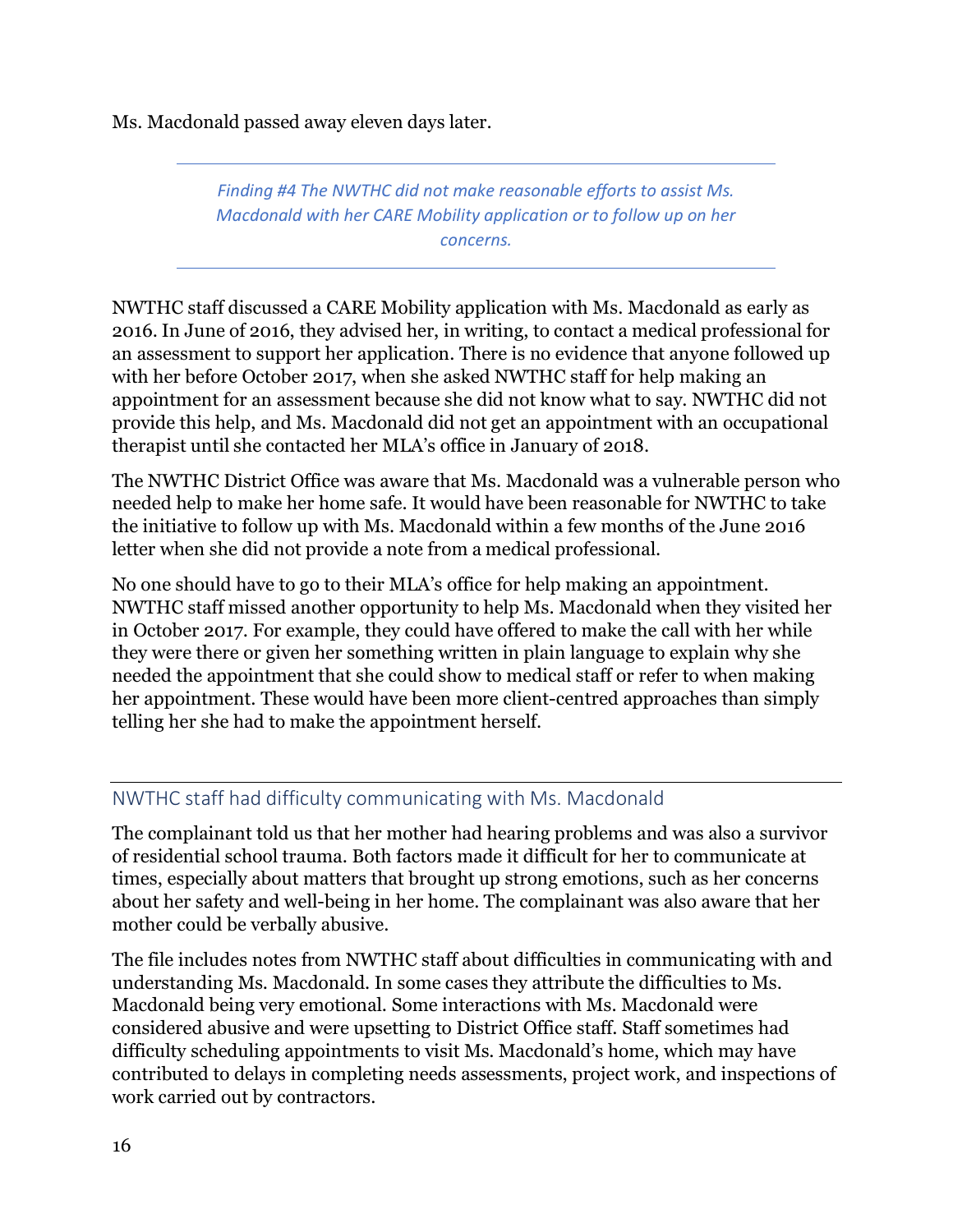The overall impression from the project file and our interviews with NWTHC staff was that they wanted to help Ms. Macdonald, found it challenging and sometimes upsetting to deal with her and did not always know how to handle that, and had a heavy workload to balance that they managed in part by being more reactive than proactive in response to client needs, for example by waiting for clients to contact them rather than initiating follow up calls or visits.

Nearly all communication from the NWTHC to Ms. Macdonald was verbal. We were unable to determine whether and how the NWTHC kept Ms. Macdonald updated between August and December 2016 on the delays in finding a contractor to complete the work on her home.

NWTHC records indicate that Ms. Macdonald phoned the District Office a few times in January 2017, and that staff were then instructed to update her on the status of the CARE-PM work. There are also records of phone conversations Ms. Macdonald had in July and August of 2017 with District Office staff about the leaking fan. On some occasions, there are notes in the files that a staff person was going to her home, or was going to speak with her, but there are no records of whether that happened, if not, why, or what the outcome was. On other occasions, as noted in the previous two sections, it is not clear whether NWTHC ever followed up on commitments, such as assessing the heating in her home.

Although it is impossible to know for certain what was in Ms. Macdonald's mind, it is likely that she was unsure of what work the NWTHC was going to be doing on her home and when. The complainant told us that the ongoing issues had caused her mother a great deal of stress and frustration.

*Finding #5 The NWTHC did not make reasonable efforts to communicate with Ms. Macdonald about work on her home.*

Clients who have trouble explaining their needs, being calm and respectful when upset, remembering or understanding information and/or keeping appointments are often the clients who are the most vulnerable and most need NWTHC's help.

Communicating with those clients can be frustrating and stressful for staff who are also managing many other files. It requires skills to defuse anger, manage one's own emotions, find ways to make sure that clients have the information they need and that their needs are understood by staff, and, when necessary, to respectfully disengage from abusive conversations and find other ways to meet clients' needs. For example, when talking to the person does not work, sometimes other strategies, like writing information down in plain language, can help so that the client has something to refer to later.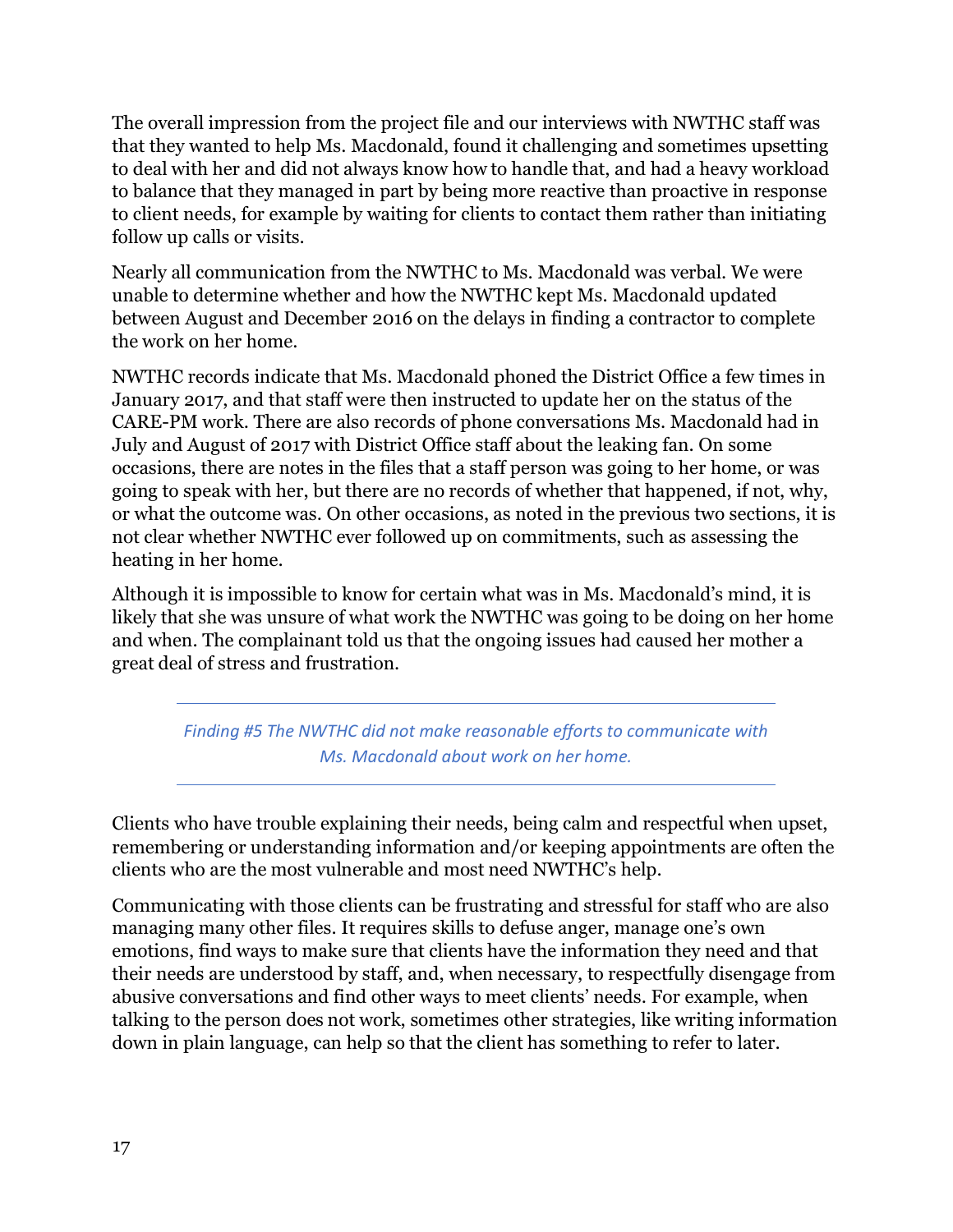Consistency and reliability also help to build trust and improve relationships. Not being kept up to date about delays in work, and long periods when there was no follow up on her concerns would have contributed to Ms. Macdonald's frustration with the District Office staff and the tone of some of her conversations with them.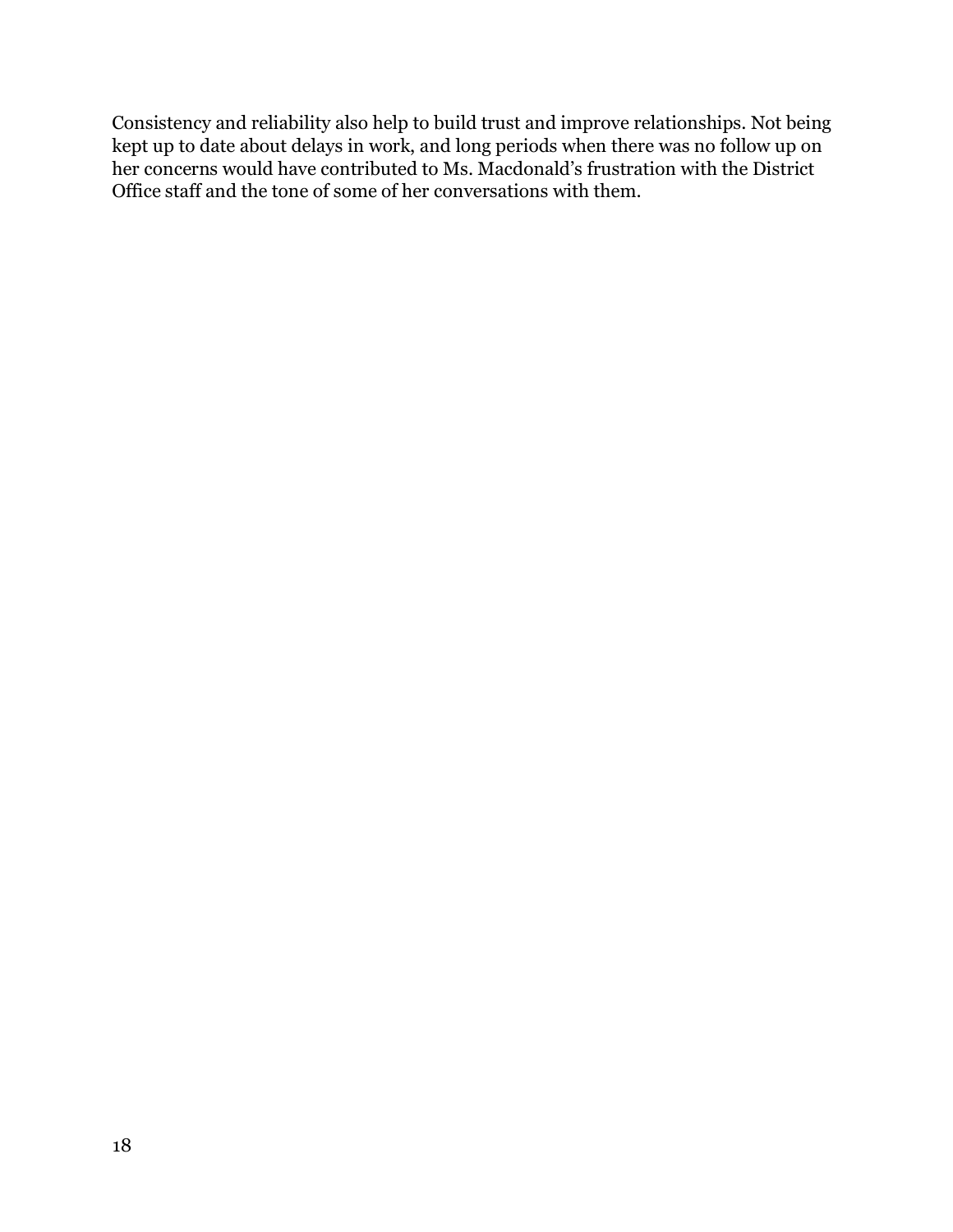### <span id="page-18-0"></span>Recommendations

- 1. It is recommended that within the next 90 days, NWTHC review all of its mortgage files to identify any unregistered mortgages and ensure those mortgages are registered promptly.
- 2. It is recommended that within the next 90 days, NWTHC apologize to Ms. Smith for its response to her efforts to resolve her mother's estate, in particular for withholding information about her mother's file before her access to information request and for commencing litigation against her and the estate.
- 3. It is recommended that NWTHC review its staffing levels in the South Slave District Office to ensure they are adequate to meet its program and service delivery responsibilities in a client-centred manner, and, if necessary, increase staffing levels within one year.
- 4. It is recommended that within one year, NWTHC provide training to frontline staff on client-centred approaches to service delivery, in particular traumainformed service delivery, dealing with hostile client behaviour, and communicating with clients with hearing loss or other conditions that may affect their ability to receive or provide information to NWTHC staff.
- 5. It is recommended that within one year, NWTHC put in place reasonable and proactive service delivery standards, including timelines for: following up with clients who have identified needs but have incomplete CARE applications; responding to client concerns; and keeping clients informed about the progress or status of their CARE applications and/or projects.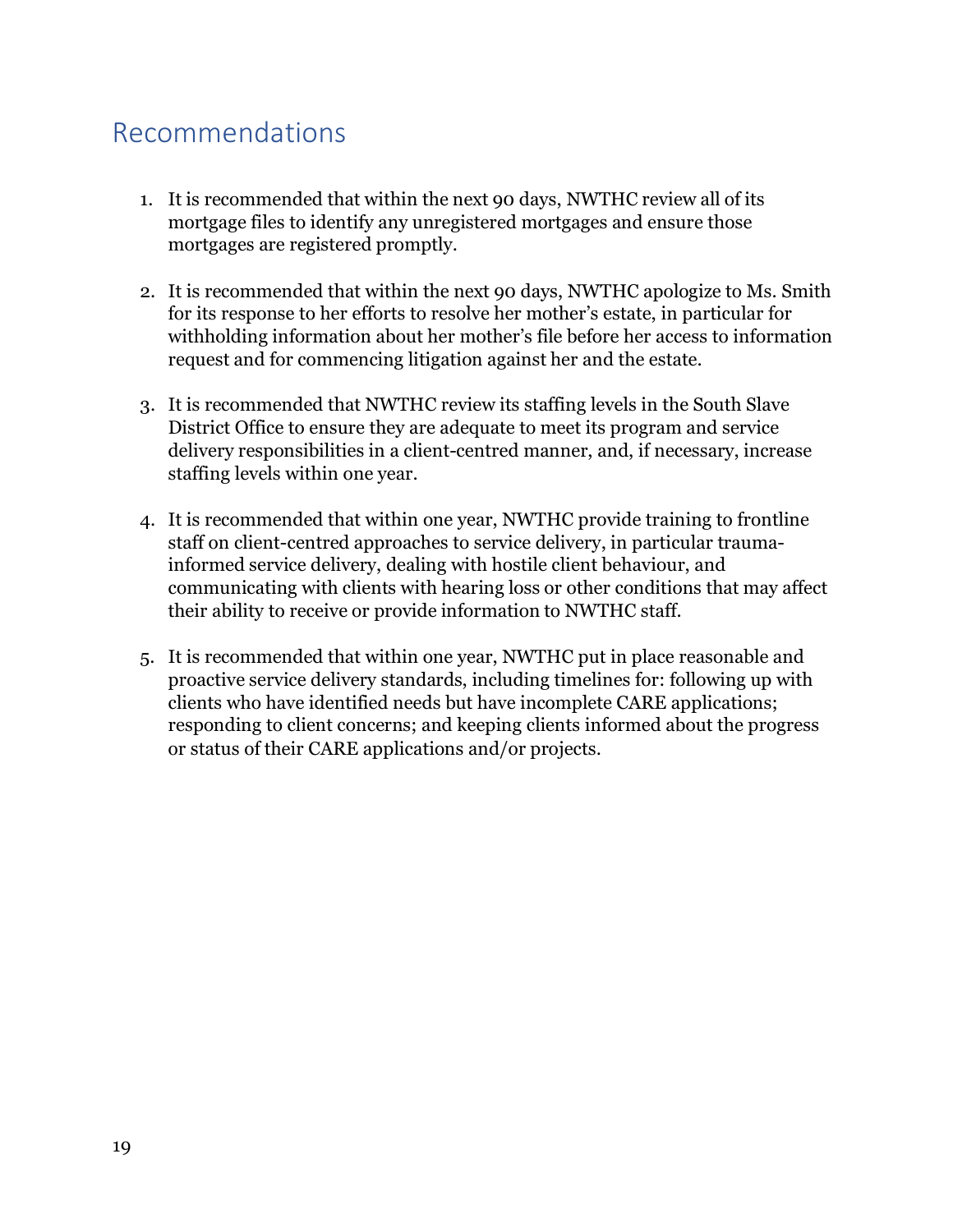# <span id="page-19-0"></span>Conclusion

The NWTHC provides essential programs and services to Northwest Territories homeowners who rely on them for their safety and well-being in their homes. It is our belief that the recommendations, if adopted, will help avoid future legal difficulties and expenses for both the NWTHC and clients or their estates, and will move the NWTHC toward a more client-centred approach that will prevent vulnerable people from falling through cracks in the system.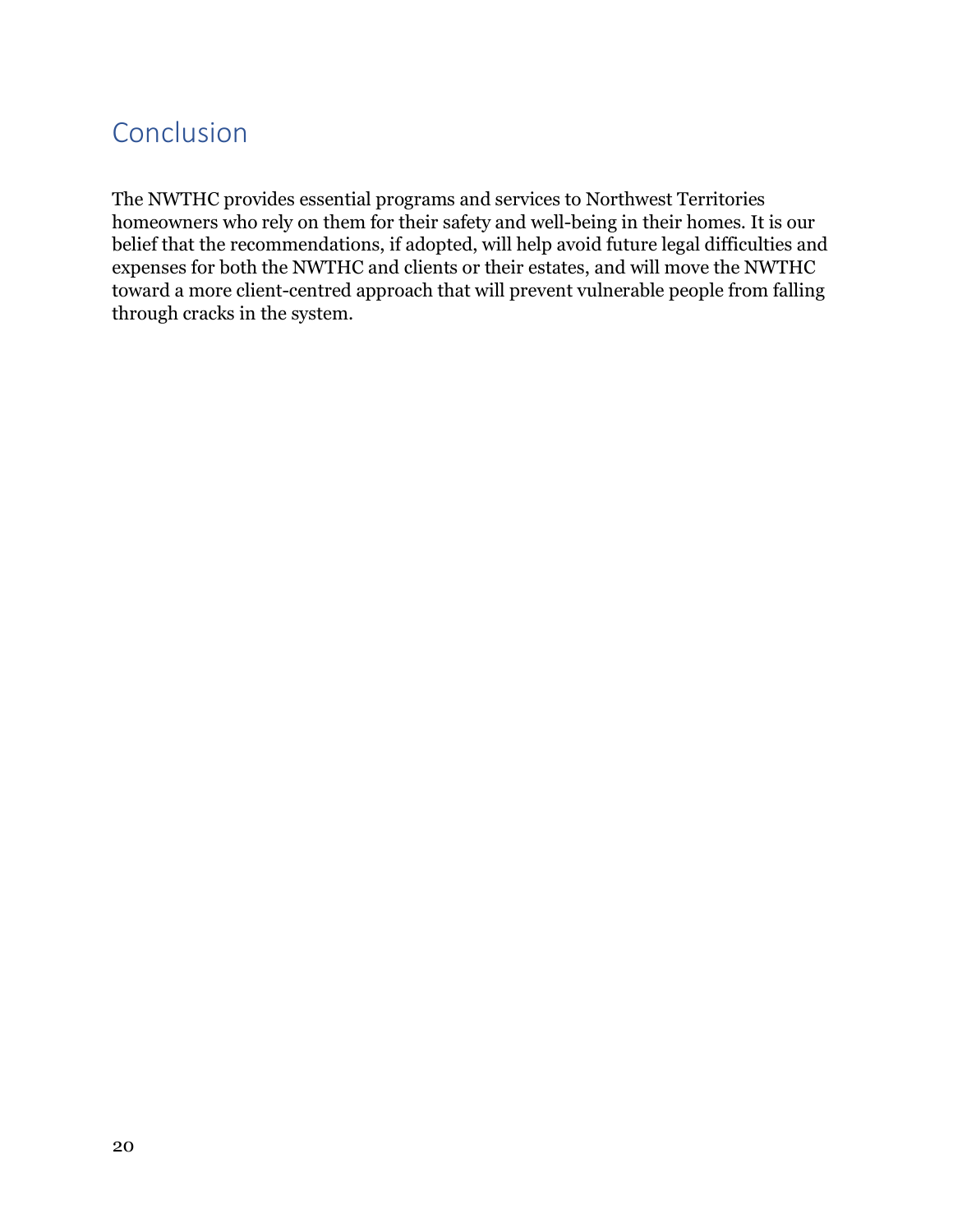

June 23, 2021

Ms. Colette Langlois Northwest Territories Ombud #5 - 6 Courtoreille Street PO BOX 4297 HAY RIVER NT XOE 1G2 [admin@nwtombud.ca](mailto:admin@nwtombud.ca)

Dear Ms. Langlois:

#### **File #2014**

Thank you for your report outlining issues encountered in relation to the Northwest Territories Housing Corporation's (NWTHC's) homeownership repair program and service to Ms. Mcdonald (deceased) and Ms. Smith (executor of her estate).

In reviewing your report and its recommendations, I am of the belief that there is always an opportunity for continuous improvement in our customer service. As such, the NWTHC accepts all your recommendations, which are:

- 1. It is recommended that within the next 90 days, NWTHC review all of its mortgage files to identify any unregistered mortgages and ensure those mortgages are registered promptly.
- 2. It is recommended that within the next 90 days, NWTHC apologize to Ms. Smith for its response to her efforts to resolve her mother's estate, in particular for withholding information about her mother's file before her access to information request and for commencing litigation against her and the estate.
- 3. It is recommended that NWTHC review its staffing levels in the South Slave District Office to ensure they are adequate to meet its program and service delivery responsibilities in a client-centred manner, and, if necessary, increase staffing levels within one year.

.../2